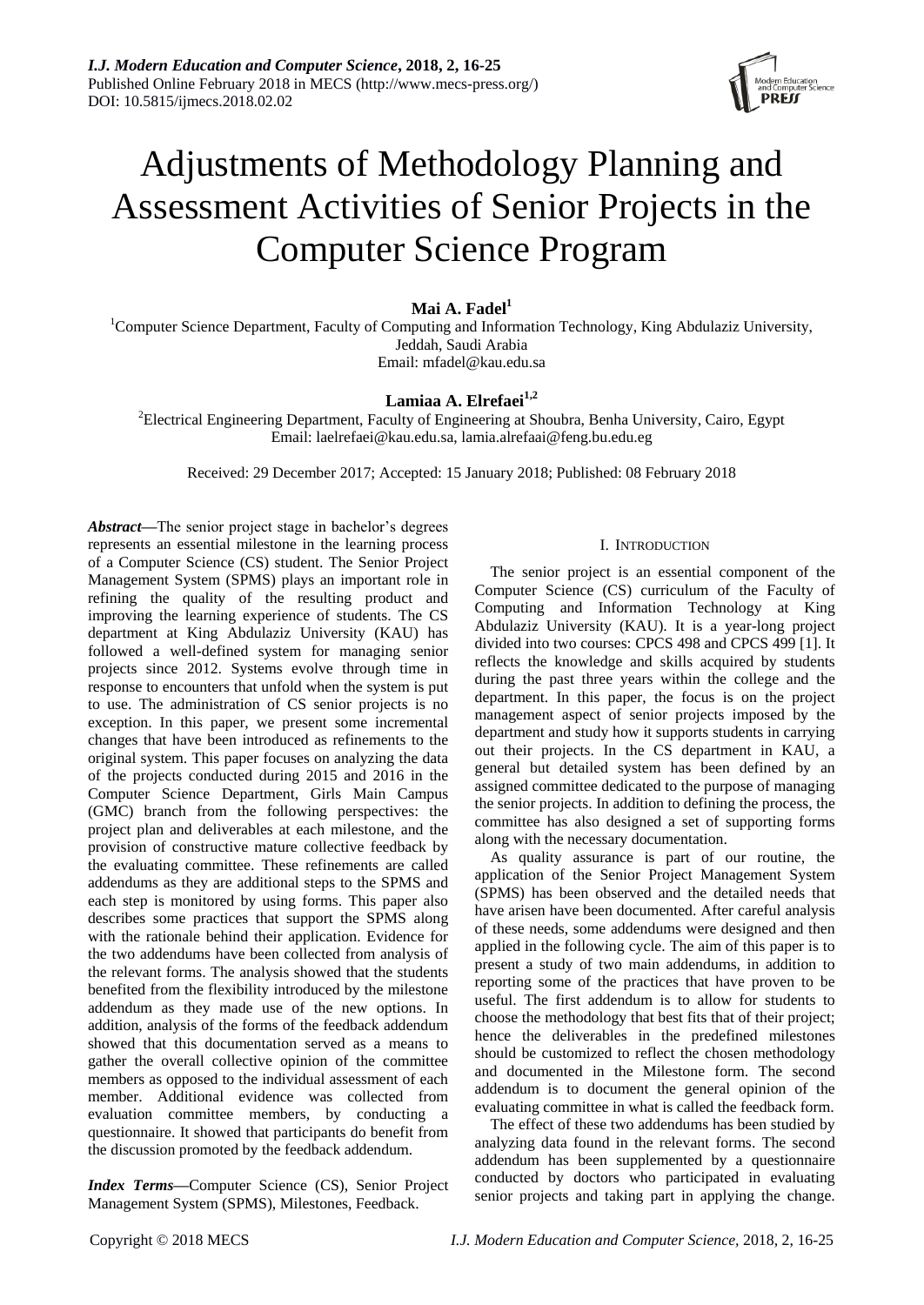The outcome of this study has been seen to be twofold, first it is noticed that the two addendums have helped to enrich the experience of senior project management. The feedback form has met some of the objectives for which it was designed for. The second outcome has been deriving the categories of the feedback collected from the dedicated forms. It is hoped that such information may provide a useful basis for improving the rubrics used for evaluation.

The rest of this paper is organized as follows: section II presents a review of the related work about SPMSs. In section III, a general description of the SPMS in the CS department in KAU is presented. In section IV, we present the two addendums. We describe some practices that are applied along with the rationale underlying their application in section V. In section VI, the paper is concluded.

#### II. RELATED WORK

The general umbrella of the related work presented in this section is the SPMSs. In this section, a review of the following topics is presented: project idea, quality of senior projects, technology aids for SPMS, project methodology, project assessment activities, and practices that are common in SPMS. Fig.1 shows the hierarchy of these covered topics, where topics in green represent work that is related to the two addendums described in Section III and the practices described in Section V.

Designing and managing senior projects is a challenging task, especially as it involves the interaction of different parties: the students, advisory team and evaluation team at minimum. In addition, such major projects deal with open-end investigation as opposed to pre-defined course syllabus with controlled exercises.

The challenging nature of senior projects has inspired many to document this experience as in [2-6]. Most of the characteristics of Senior Projects are covered in [7], in which all possible varieties are listed, such as different assessment methods, objectives of adding a senior project in the academic program plan, and defined deliverables. The choice remains with academic institutes as to which combinations would suite their specific objectives.

In [8], the authors reported their experience in defining the structure of the capstone course in response to the new standard curriculum applied in their department. Design decisions were reported, such as whether to group students into pairs, allow for research-focused topics and add emphasis on soft skills in conducting projects.

Quality is a key concern in higher-education institutes and some authors have reported the effect of quality assurance systems – aka accreditation systems – on the design of senior projects. In [2], the authors reported the design of their SPMS after their shift to outcome-based learning as fulfilment of a requirement of the accreditation systems. Moreover, authors in [3] described a SPMS that supports students in demonstrating their ability to develop projects that have sound designs with respect to their scale and quality. This degree of quality is an accreditation requirement that proved to be

challenging to satisfy in an environment that have weak connections with industrial bodies.



Fig. 1. The hierarchy of topics covered in section II.

Attention is given to project ideas. Some reported their selection process, as in [9] and [5]. Examples of projects conducted during 10 years in Okanagan college has been reported in [10]. Authors in [4] noticed that students have high motivation and engagement in the project when they are the owner of the project idea. They have described a report of a success story of a project, where the topic was suggested by the student. The project idea opened many interesting computational and ethical questions, and eventually provided an informative learning experience. However, the authors concluded that not all students suggest good ideas and even ideas proposed by students likely need refinement by their supervisors. Authors in [11] highlighted an issue related to the collective value of the senior projects conducted by a department. Having diversity in the domains and applications in the projects' ideas waste time and effort on small-scale products. The authors proposed to focus on specific limited areas of specialties that serves certain lines of applications aligned with identified national needs; doing so, they believe it will change the way projects are selected, conducted and invested in industry.

One important factor affecting the quality and scale of the project is the period assigned to complete the project. Many institutes dedicate two consecutive courses for conducting senior projects. In [6], the senior project course lasts only one term. This has led to lots of challenges, one of them being the need to design a suitable methodology that follows the water fall model, but with some iterations among phases. The authors recommend some of the solutions they have used and believe that courses with one-term projects can benefit from them. However, it has been concluded that spreading the senior project over two terms may allow for more mature products. Another approach goes so far as to add an optional pre-term with students starting the project as part of the assignments assigned by a course such as a software engineering course [12].

Recent studies have focused on the emotional aspect of conducting senior projects on students, such as the study found in [13]. The authors believe that their findings may assist in developing CS programs, especially as the consequence of the engagement and investment students put in their projects is having real-world impact outcomes.

Technology can be used to improve the quality of the SPMS. In [14], a description of a system for tracking students using mobile and GPS technologies is presented.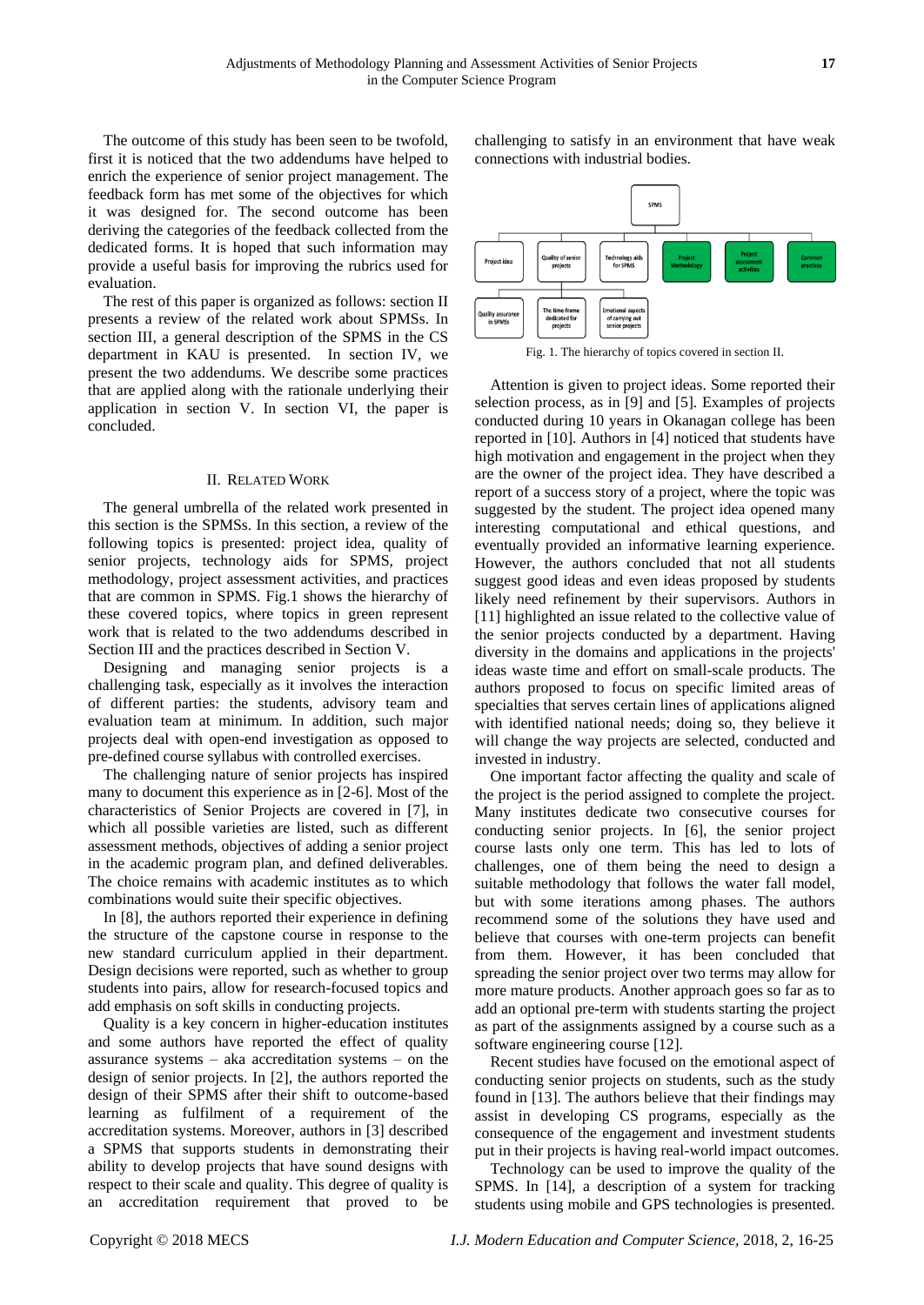The goal is to assist in monitoring and grading the progress of students as they visit clients where the engineering product will eventually be deployed. Another tool described in [15] focuses on planning and monitoring tasks, such as managing documentation and forms; additionally, it provides a social network that helps in exchanging experiences among members especially for senior projects that have similar profiles.

One aspect reported in the literature is the methodology that students should follow to reach the outcome of their project. The author in [16] explained that the quality of the process which applies a methodology influences the quality of the project's outcome as the process addresses issues of maintainability, following standards and ensuring the ability of the product to adapt to new changes after delivery. It is worth noting that the author has also identified having a degree of professionalism in applying practices as important as the product and process in determining the quality of the senior project. In [17], the authors analyzed the performance of students from their perspective, their supervisors and their evaluators perspectives as well. They have placed methodology under the student's competence category, as methodology is considered a key factor in determining the success of a project. Authors in [18] focused on SPMS from the project management aspect. They have showed that applying a structured and systematic process, called Meeting-Flow, to organize and conduct meetings improved teamwork quality. In [19], the deployment of Scrum framework in senior projects is studied, it is found that high-performing students were keen in applying Scrum practices, whereas low-performing students overlooked them. Reference [8] also reported the use of Scrum. Authors in [20] applied and analyzed Agile Scrum model and IScrum process model on a case study of two senior projects. Author in [21] highlighted that selection of the methodology to be applied should be based on how close it fits the needs of the project. This is one of the main reasons for introducing the milestone addendum in our SPMS.

Assessment of student performance has also been discussed thoroughly in the literature, be it formative or summative. In [22], a concern was raised as beliefs among instructors vary with some instructors assisting students and providing feedback before grading and others opting for summative assessment and no feedback. This causes a degree of unfairness in grading different students. Authors in [23] reported a six-component system for assessing senior projects. The components are: meeting records, the abstract, the initial proposal, the interim report, the oral presentation and Engineering Fair. They also emphasized that timely feedback from evaluators be given to students as part of the assessment system. Rubrics are used to provide a unified way of assessment of projects. The rubrics used for the Software Specification Phase are described in [2]. One of the major concerns of assessment in projects is giving fair grades to individual students working within a team on a project, more specifically preventing rewarding free

riders who are part of the team but do not contribute to the project. Authors in [24] developed a software tool called SPARK, dedicated to documenting the assessment of the performance of the students themselves and their peers by comparing assessment entries to Benchmarks. Although it has been reported that its use is exhaustive, the majority of the study sample thinks its strength is in self-reflection as opposed to stopping free-riders [25]. Reference [22] reported that having external bodies that provide feedback on quality of senior projects, annually and every five years, has been a source of confidence in the quality of the hosting academic programs. This sort of evaluation is relevant to our feedback addendum as both reflect back to some aspect of senior projects. However, comparing the practice done by the college reported in [22] and our feedback addendum, we found two points of differences: the source of data being inspected or analyzed and the goal of analysis. They are reflecting back on the quality of the senior projects through their documentation and for the sake of judging the quality of the program. In our feedback addendum, we reflect back on status of the senior projects through the opinion of the evaluation committee for the sake of improving prospectus assessments.

In section VI, some proven useful practices have been reported. Authors in [5] have also reported their reflections on ten years of running senior projects in Brigham Young University (BYU). They have provided valuable lessons about managing Intellectual Properties, facing technical problems and the different degrees of cooperation students get from sponsors. They also described the mechanism used to distribute project ideas among students' groups. Groups are formed by students selecting the projects' that interest them rather than determining the team-members first. They also identified three perspectives that determines the success of a project: the learning experience it provides, team and project management aspects and the project objectives.

Additional practices reported in the literature, is allowing or encouraging research topics in senior projects [8], publishing papers in conferences [10], presenting projects to audiences such as doing poster day [10] and [8], or Engineering Fair [22], the use of version control systems [21], such as the systems reported in [8] and [10] and enriching the senior project experience by including student reflection activities such as maintaining Portfolios [26], [27], and [21].

## III. THE GENERAL PROCESS

The Senior Project spans a whole year – two academic terms – and is divided into CPCS 498 and CPCS 499. Course description is defined and documented. The system defines three roles to run the projects by academic staff: The Supervisor, the Academic Coordinator and the Evaluation Committee. In each course, the 100 marks are divided into 30, 30 and 40 and distributed among the above roles; respectively. The process is basically the same in both courses; however, CPCS 498 focuses more on determining the key elements of a proposal and the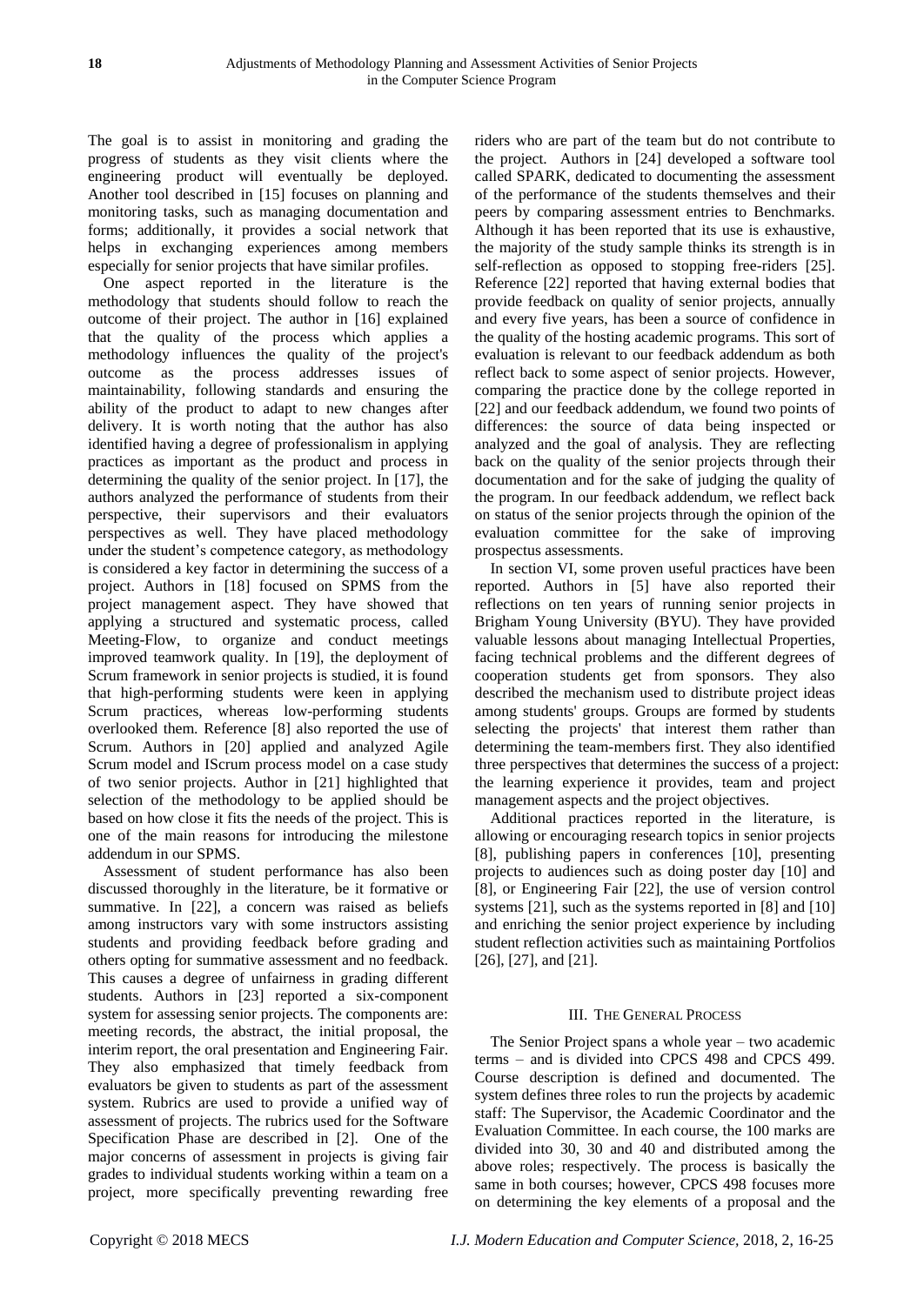initial phases of a project such as conducting a literature review and then the analysis; whereas CPCS 499 focuses more on developing and testing the product. The following activities are involved in delivering the objectives of each course:

- Teaching activities: giving lectures along with referral to a textbook.
- Report and presentation evaluations: there are two mid-milestones to be evaluated by the coordinator and one final evaluation to be done by the committee.

Next, official forms are described, they are listed according to staff roles:

The supervisor is asked to sign the team formation form, to fill in the weekly progress report form, as well as part of the aggregative form (to be explained later on).

The coordinator is responsible for filling in the two milestones' evaluation forms that focus on style and ontime submission. They also fill in their part of the aggregative form.

The evaluation committee is responsible for filling in the evaluation form following the guidelines of the official rubric.

There is a peer-evaluation form that is not assigned any marks, however, it should influence the supervisor's decision in allotting grades.

By the end of each course, all marks are gathered in the aggregative form and the final grade is computed.

In general, all forms are the same in both courses; however, there are two additional forms in CPCS 498. One form is used to determine if the student is eligible to register for CPCS 498 or not and it must be signed by the academic advisor of the student. The second form is considered as a contract between the team and the department, specifying the supervisor of the project, the team members and their leader, and the topic of the project. Table 1 illustrates the departmental-level activities that are part of both courses CPCS 498 and CPCS 499. The detailed mark distribution of the 30 marks dedicated to the coordinator and the supervisor will have slight changes based on the different tasks assigned in each course.

## IV. THE TWO ADDENDUMS

As the SPMS activities are under operation, some new needs have surfaced that require intervention. Two of them are explained in this section. In section IV.A, we describe the milestone addendum that addresses the need for flexibility in determining the kind of methodology to be applied in a senior project. In section IV.B, we describe the evaluating committee feedback addendum that addresses the need for exchanging evaluation experience without the pressure of imposing a certain grade on any member of the committee.

## *A. Milestone Addendum*

The determined milestones serve the important goal of forcing students to focus, organize their ideas and generate useful deliverables that make submitting a full report by the end of the term an achievable target. However, it is observed that following the general template milestones causes some distractions as the students find it difficult to use the required deliverables as aids to reach the ultimate product, especially, if there is incompatibility between some of the required deliverables and the kind of the projects, whether it be a software engineering project, a graphics project, etc.

| Table 1. Department-level senior project activities |
|-----------------------------------------------------|
|-----------------------------------------------------|

| <b>Time-line</b>     | <b>Department-level Project Activity</b>           |                    |  |  |  |
|----------------------|----------------------------------------------------|--------------------|--|--|--|
| Pre-CPCS<br>498 term | <b>Induction Activities**</b>                      |                    |  |  |  |
| Week 1               | Eligibility form submission*                       |                    |  |  |  |
|                      | Senior project registration                        |                    |  |  |  |
| Week 3               | Initial presentation*                              | Weekly             |  |  |  |
| Week 6               | Milestone form submission**                        | Progress<br>Report |  |  |  |
| Week 8               | Milestone 1: report submission and<br>presentation |                    |  |  |  |
| Week 12              | Milestone 2: report submission and<br>presentation |                    |  |  |  |
|                      | Report submission                                  |                    |  |  |  |
| Week 15              | Project discussion                                 |                    |  |  |  |
|                      | Post-discussion feedback**                         |                    |  |  |  |
|                      | * activities specific to CPCS 498                  |                    |  |  |  |
|                      | ** the amendments introduced to the system         |                    |  |  |  |

In order to tackle this difficulty, some flexibility is added by providing adjustable milestones. The number of milestones and dates are fixed; however, the methodology and deliverables are determined by each individual student group. Two factors motivate this change: the support of different kinds of methodologies, and the support of different kinds of projects, such as software engineering projects, graphic design projects, networks project, etc. Both factors affect which deliverables should be submitted in each milestone. To support the new regulation, a new form shown in Fig. 2. has been defined.

The form spans the milestones of the whole project which covers the two terms. The form should be submitted two weeks before the first deliverable in CPCS 498. Each group should determine the methodology they will follow and the deliverables that will be submitted at each milestone. A reference must be stated describing the chosen methodology. Students may choose a methodology that follows one of the Software Life-Cycle models, such as the Spiral or Phased models. The option to follow the original template – that follows the Waterfall model – defined by the system is still available.

A study has been made on the milestone forms that were collected during the year 2016. There were 13 projects. Fig. 3. shows the different methodologies chosen for all projects.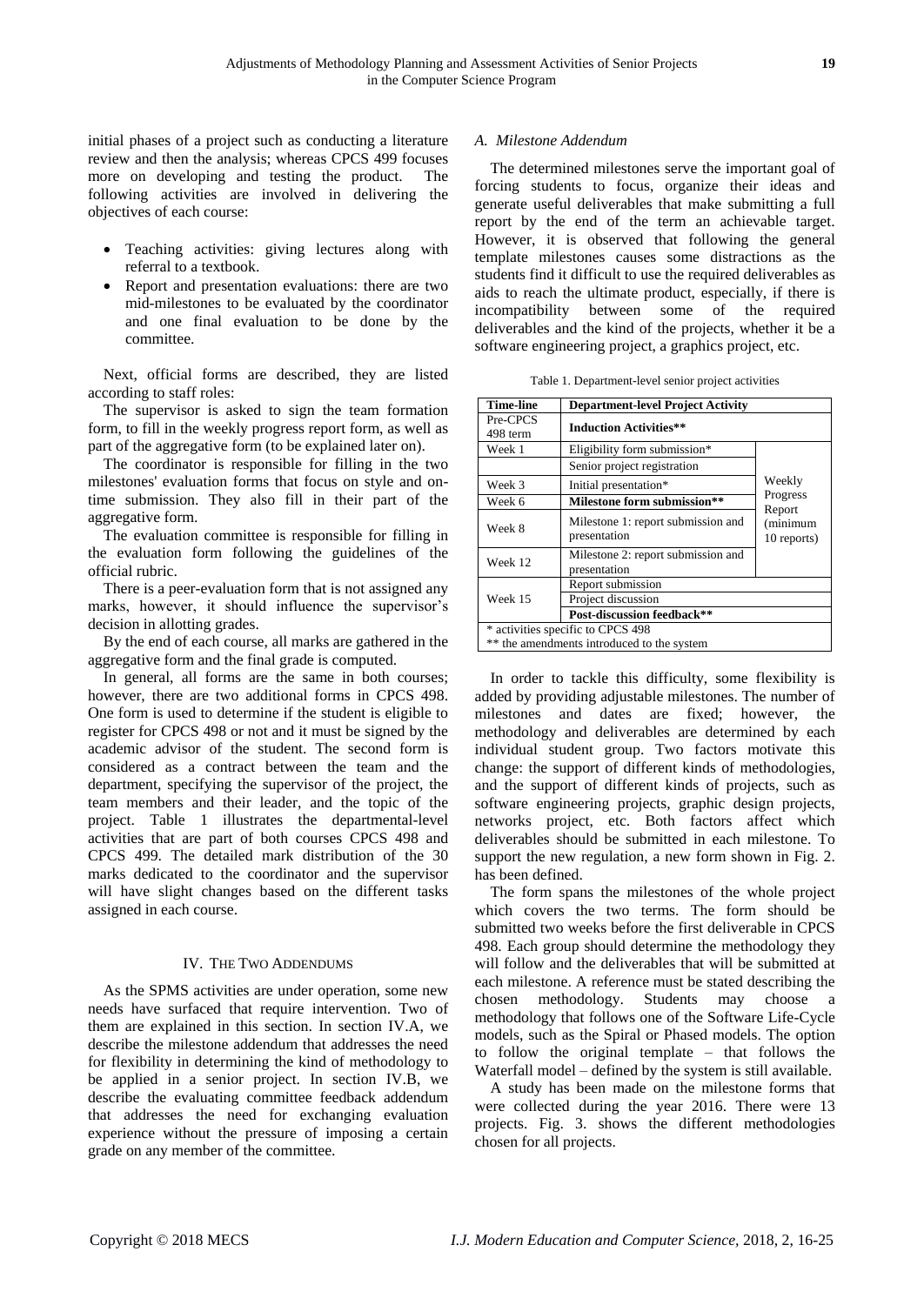The analysis of the contents of the forms has resulted in the following observations: one project has no correspondence between methodology and chosen deliverables, as the chosen deliverables reflect phases that are inconsistent with the methodology. Some forms have explained the chosen methodology very clearly in a mature way showing good correspondence between the steps of the methodology and the determined deliverables at each milestone. Most groups who chose a methodology other than the waterfall model realized that they should start implementation during CPCS 498, and some, actually, did. Projects that have not used the waterfall model chose a form of the iterative approach. Two of these projects chose an iterative methodology that is specific for developing mobile applications. This shows that one of the factors that influenced the student's decision is the kind of platform they are using to implement their application. It is worthy to note that groups who used the waterfall model had non-scientific reasons for their decision. Some of the groups had new supervisors who preferred to get acquainted with the SPMS first, then start fiddling with its advanced options. Some supervisors preferred to focus the challenge for the students on determining the tasks and implementing them and not spend time on new process knowledge. In other cases, the students backed away from using agile approaches to avoid the possibility of doing implementation in CPCS 498. This shows that adding a suggested simple template provides some sort of flexibility as well. We also found that Computer Vision projects, even though supervised by different supervisors, had chosen the spiral model which enables them to develop a prototype early in the process to validate their theory.



Fig. 2. The Milestones form.

In conclusion, 69% of the groups have chosen a methodology different from the waterfall model. This proves that there is a need for the flexibility introduced by the addendum of the milestone step. It is envisaged

that this step has contributed also to the quality of the final product as the groups started implementation according to a standard methodology early in the process. Another issue is that the divergence among the chosen methodologies shows that groups actually tried to find the most suitable methodology for their project, as opposed to a previous period where all groups used to choose one single methodology as taught in one of their courses. An important outcome of this change is that students had an opportunity to practically exercise the application of methodology and feel tangible effects of their decisions.



Fig. 3. The Distribution of the Chosen Methodologies for all 13 projects

#### *B. Feedback addendum*

Assessment is one of the pillars of the SPMS and in this paper the focus has been on the assessment given by the evaluating committee. Each member submits a grade for the project out of 40 following the grade distribution and levels defined by the official rubric. The overall committee grade for a project is computed as the average of the grades given by all committee members. However, as the kinds of projects, student performance, discussion circumstances, and the level of experience among the evaluating member vary a lot among projects, committee members need to exchange opinions and discuss the performances with other committee members. Members wish to ensure that they are being fair and following the rubric accurately but with awareness of the special details of the project being assessed. To address this need, a post-discussion step has been added to the SPMS. The details of the step are illustrated in Table 2, and the Feedback form is shown Fig. 4. The goal of this step is to promote discussion among committee members while–as with the original system–still preserving the freedom of members to choose the grades they believe represents the student performance; i.e. there is no pressure from the supervisor or other committee members in determining the grades.

This degree of transparency promoted by exchanging opinions can help in improving the current system of assessment. As described in Table 2, Part 1 of the feedback form documents the strengths and weaknesses of the projects and Part 2 gathers information about the extendability of the project. The committee responsible for running the SPMS in our department can gather the information found in the feedback form of all senior projects and make use of it to improve the system. The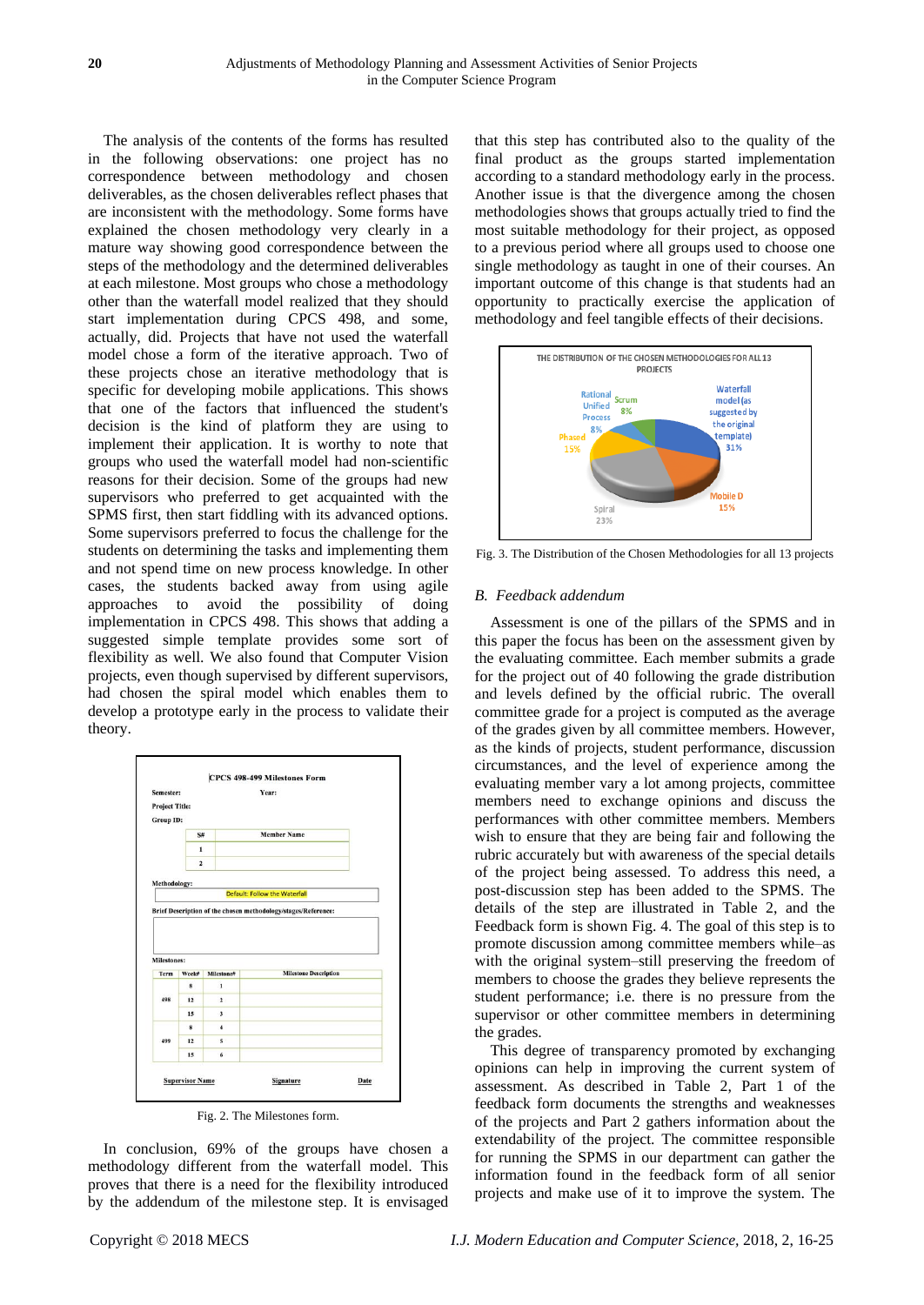information found in Part 1 can be utilized to improve the rubrics, whereas the information found in Part 2 can be utilized differently depending on which phase of the project the comment is given. Comments gathered from CPCS 498 forms can be used to improve the final product of the current project, whereas comments gathered from CPCS 499 forms can be used to give ideas of new projects for students in successive classes.

After analysis of the two parts of feedback forms of a sample of the CPCS 498 and CPCS 499 projects (14 CPCS 498- 8 CPCS 499-total:22 form), the following observations were noticed:

|  |  |  | Table 2. The Details of the Feedback Step |  |
|--|--|--|-------------------------------------------|--|
|  |  |  |                                           |  |

| <b>The Timing</b>           | At the end of the project final discussion<br>in CPCS 498 and CPCS 499.                                                                        |  |  |
|-----------------------------|------------------------------------------------------------------------------------------------------------------------------------------------|--|--|
| The<br><b>Participants</b>  | The evaluating committee. The supervisor<br>should not be present during this step to<br>ease the discussion among the committee<br>members.   |  |  |
| Part 1 of the<br>discussion | The strengths and weaknesses of the<br>project                                                                                                 |  |  |
| Part 2 of the<br>discussion | The extendability of the project                                                                                                               |  |  |
| <b>Documentation</b>        | The two parts are documented by the<br>committee head in the feedback form and<br>signed by all members, then submitted to<br>the coordinator. |  |  |



Fig. 4. The Feedback form.

## *1. Observations related to the strengths and weaknesses part:*

The comments determine the component that the committee members see as strong or week without detailed explanation. The components referred to as strong are the idea, report and the overall product itself. The component, also, may be one of the software engineering phases including the analysis phase, the design phase and the testing phase. The highlighted phase may be listed under strengths or weakness of the project. Another aspect explained in the weakness part is the

request to add a specific part of the functionality that may be as small as a command or as large as a subsystem. Missing features, and certain modifications to features have also been reported in this part.

#### *2. Observations related to the extendability part:*

The comments found in the extendibility part in CPCS 498 and/or CPCS 499 are grouped into the following categories:

- Requesting to add extra functionality that is the size of a command, for example, the request to add the functionality of rating the photographer's role in a social network dedicated to wedding services, where photography is a peripheral service in the application.
- Critiquing a project as being weak and missing essential features, for example a project in CPCS 498 designs a social network that serves as a pregnancy guide and allows sharing experiences. However, it does not provide any extra functionality from the available general purpose social networks, to necessitate developing a custom-made social network. Another project that should represent a financial supervisor was missing the functionality of budget planning. In CPCS 499, the project had problems in implementation as it implemented the main menu and the screens and database for some of the functionalities but was missing the necessary link between functionalities that completes a business procedure.
- Requesting to improve certain phase in the methodology, such as analysis and design. For example, some comments suggested adding more user roles to perform usability testing.
- Requesting to amend an existing feature, for example, in an application for path finding, a request was made to change destination dynamically instead of choosing predefined paths. This kind of feedback is only found in CPCS 498.
- Recommending the extension of the current project to develop a new project. For example, the request to integrate two related applications and the request to add intelligence to an application so that it can make decisions on behalf of users. This kind of feedback is only found in CPCS 499.
- Recommending the improvement of the quality of research results to become more challenging. For example, a request to minimize user intervention in the strategy of identifying obstacles in a Robot. This kind of feedback is only found in CPCS 499.

In general, the feedback in the extendability part can be broken into requests and recommendations. The requests must be fulfilled to get better grading and recommendations are optional. Recommendations are usually meant to improve the quality of the current product or to increase the knowledge and experience of the students. The criticism of weak projects serves as a warning for CPCS 498 project. However, if such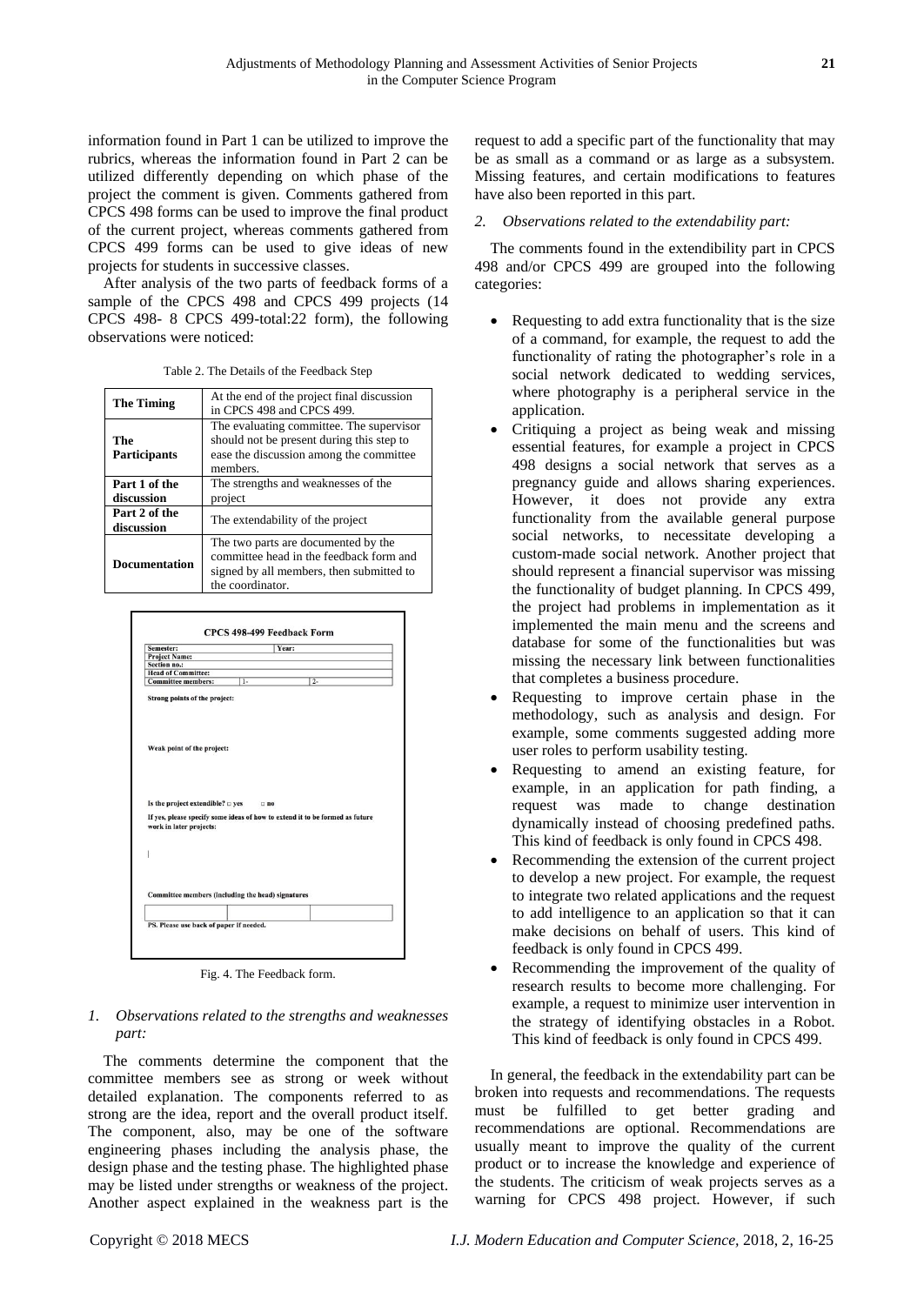criticism is given in CPCS 499 then it serves as an alert for the committee running the SPMS to investigate the case in order to take prevention measures in the future.

*3. It is noted that evaluators list extra functionalities sometimes in the weakness part and other times in the extendability part. In addition, it is seen that the given feedback is too brief as the evaluators are usually in a hurry and wish not to give time more than the task deserves according to their priorities.* 

In addition to collecting data from forms, a questionnaire has been designed to ensure that the feedback step meets its objectives. The responses of all evaluators (11 evaluators) were collected. The objectives of the questionnaire are as follows:

*Objective1*: check whether the evaluators benefited or not from the discussion among those in the evaluation committee.

*Objective2*: check whether the evaluators still maintain the freedom of determining project grades without the pressure of other committee members or the supervisor of the project.

*Objective3*: check whether the components of the form (strengths, weaknesses and extendibility parts) summarize the relevant ideas of the evaluation committee discussion.

Table 3 presents the summary of the questionnaire results. As reported in Table III, answers to Q1.1 show that all evaluators found the post-discussion useful. 9 evaluators out of 11 had been influenced by the postdiscussion as reported by answers to Q1.2. These 9 evaluators were directed to two additional questions, Q1.2.1 and Q1.2.2, to check in what sense they were affected. The evaluators answers to these questions show that 8 evaluators felt they are more confident with their grade decision and 5 evaluators reported that they actually changed the grade they had in mind after the post-discussion. Answers to Q2.1 show that 10 evaluators out of 11 found it convenient that the post-discussion does not force a single unified decision regarding the grade that should be given to the project, whereas answers to Q2.2 show that 8 evaluators believe that it is important for the supervisor to attend the Post-discussion. As for the questions related to objective 3, the results of Q3.1 show that over 9 evaluators believe that the strengths and weaknesses part should remain as components of the feedback form of the CPCS 498 course. However, 7 believe that the extendability part is an important component of the form in this course. Answers to Q3.2 also illustrate that more than 8 evaluators believe that the strengths, weaknesses and extendability parts should remain as components of the feedback form of the CPCS 499 course.

From the previous summary, we learn that the feedback step has met the objectives of benefiting the evaluators from the post-discussion in ensuring the fairness and objectivity of their own judgment, and maintaining the freedom of giving a grade without the

pressure of the supervisor or the committee. Additionally, the components of the feedback form proved to be an adequate summary of the ideas of the post-discussion, even though there is some hesitancy regarding the extendibility part especially in CPCS 498 feedback form.

In conclusion, from analysis of the data gathered from the feedback forms and the summary of the questionnaire results, the feedback form proved an asset to the SPMS as it enables committee members to benefit from each other's opinions and experience.

An additional outcome, is that the feedback form provided a useful tool in gathering the collective opinions of all committee members in one place. The categories derived can be used to upgrade the levels defined in the official rubric.

## V. USEFUL PRACTICES

In this section, we describe some of the practices that are applied specifically in the Girls Main Campus GMC and explain the rationale underlying their application. The practices are as follows:

## *a) Induction period:*

This is the term before registering for the CPCS 498 course, candidates who are eligible to register for the course are determined. A communication method is established with all students as a group, to ensure they all receive important announcements. One meeting is done to instruct students to form groups while stating the maximum and minimum accepted size of a group. A group leader must be specified. Students are advised to choose a supervisor that is willing to accept their group. A list of available doctors is presented along with their contact information. Details of the process and forms to be submitted are explained to the students with pointers as to where to get further information. Three key elements to be determined are the team members, the supervisor and the topic; an interrelated decision where the choice of one element affects the other. However, as a department we must receive the decision on the team members and the supervisor but delay the topic decision to the next stage and encourage teams to work hard to determine the topic as early as possible. The main goal of this process is to have students ready to commit to the specified deadlines. In order to give insights of project ideas and trigger the enthusiasm of new senior project students, examples of successful previous projects are presented by the graduates themselves. Any prestigious prizes won are also presented. To further support new students, previous graduates are also asked to provide technical support in using development tools.

A further step is to trigger this quest into freshmen students' minds as soon as they join the college. We encourage them to search for the topic of the project that will later on play an important role in their job interviews. Furthermore, to inspire students to prepare challenging ideas for their projects, department's official glorifies all regional and international accomplishments of senior project students, such as earning prizes and publishing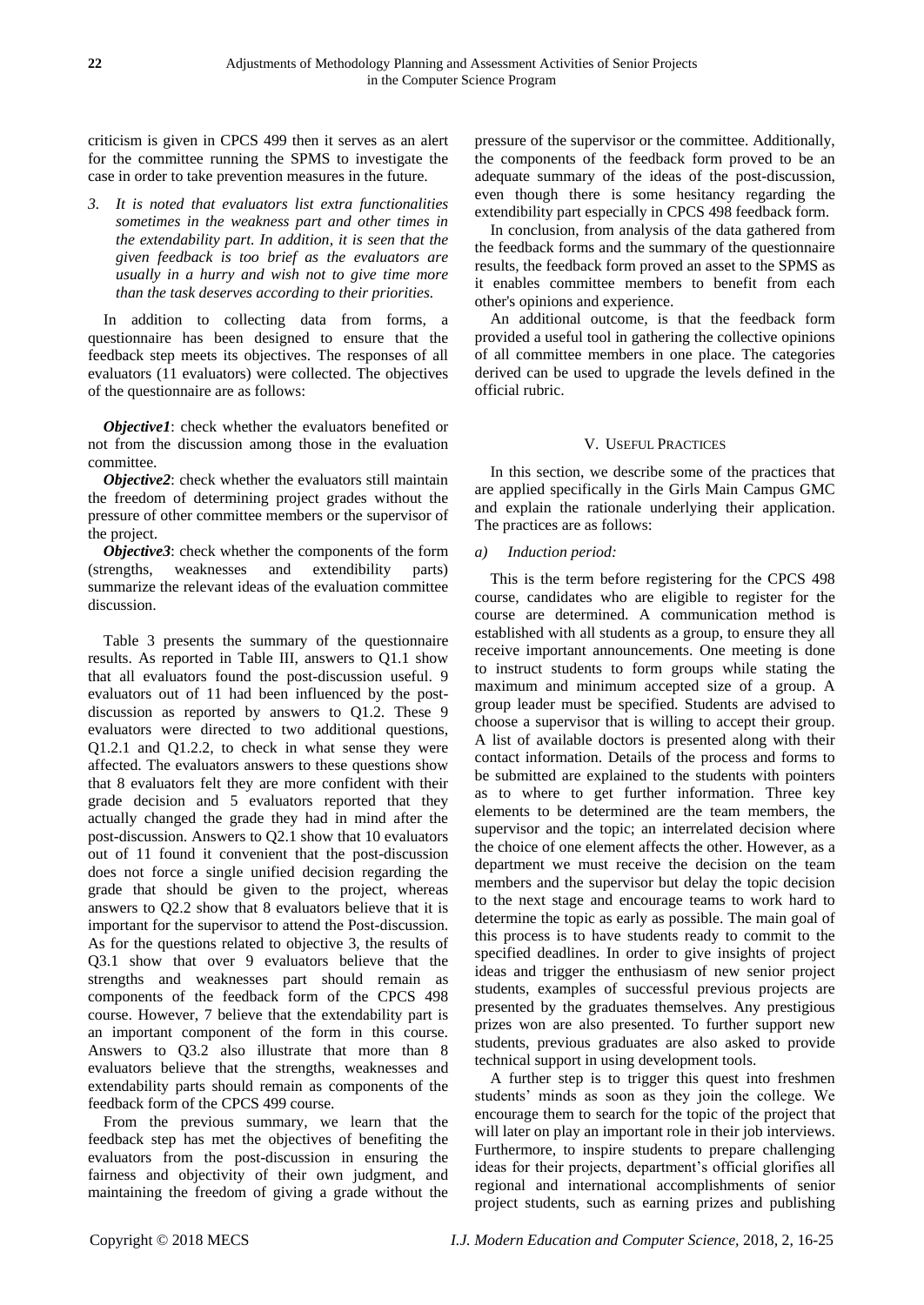papers. This recognition of accomplishment is done in a timely fashion as soon as the prize is awarded, or the paper is accepted.

#### *b) Refinement of the project idea:*

A well-established practice is applied where each group of students presents the topic of their project to all doctors that belong to GMC branch. The goal is to enrich the idea of the project and approve it as a potentially promising project. It is realized that criticizing the project at this stage – week 3 in the academic term of CPCS 498 – would possibly make room for improvements to be applied.

#### Table 3. Summary of the Feedback Step Questionnaire Results

| <b>Objectives Questions</b>                                                                                                                         | "Yes" %       | "No" % |            |  |  |  |  |
|-----------------------------------------------------------------------------------------------------------------------------------------------------|---------------|--------|------------|--|--|--|--|
| Objective 1                                                                                                                                         |               |        |            |  |  |  |  |
| Q1.1 Do you find the post-discussion among the committee members useful?                                                                            |               |        | 0%         |  |  |  |  |
| <b>Q1.2</b> Has the post-discussion influenced your opinion about the project in any sense?                                                         |               |        | 18% (2)    |  |  |  |  |
| <b>Q1.2.1</b> Has the post-discussion made you feel more confident and convinced of the grade you have chosen for<br>the project?                   |               |        | $11\%$ (1) |  |  |  |  |
| <b>Q1.2.2</b> Has it happened that at least once the post-discussion helped in altering the decision you had in mind as a<br>grade for the project? |               |        | $44\%$ (4) |  |  |  |  |
| Objective 2                                                                                                                                         |               |        |            |  |  |  |  |
| <b>Q2.1</b> Do you find it more convenient that the post-discussion does not force a single unified decision regarding the                          |               |        | 9%         |  |  |  |  |
| grade that should be given to the project?                                                                                                          |               |        |            |  |  |  |  |
| Q2.2 Do you believe as an evaluator it is important that the supervisor attend the Post-discussion?                                                 |               |        | 28%        |  |  |  |  |
| Objective 3                                                                                                                                         |               |        |            |  |  |  |  |
| <b>Q3.1</b> Please choose the components that should remain in the (498) feedback form:                                                             |               |        |            |  |  |  |  |
| Strength                                                                                                                                            |               | 91%    | 9%         |  |  |  |  |
| Weakness                                                                                                                                            |               | 100%   | 0%         |  |  |  |  |
|                                                                                                                                                     | Extendability | 64%    | 36%        |  |  |  |  |
| <b>Q3.2</b> Please choose the components that should remain in the (499) feedback form:                                                             |               |        |            |  |  |  |  |
| 100%<br>Strength<br>$0\%$                                                                                                                           |               |        |            |  |  |  |  |
| Weakness                                                                                                                                            |               | 91%    | 9%         |  |  |  |  |
|                                                                                                                                                     | Extendability | 82%    | 18%        |  |  |  |  |

## *c) One of the applied practices involves stating explicitly how students dealt with the feedback they received regarding the submitted product as fulfilment of the CPCS 498 course requirements.*

This is done at the first presentation of CPCS 499. This step is very important as students deal with the regularities of the capstone project for the first time as previous projects are completed within one-course-span. This requirement raises awareness of the right time to benefit from the received feedback and use it to improve the final product.

## *d) Plan for graduation:*

The candidate list of students who should register for CPCS 498 is filtered by checking that they have passed certain hours; they should also study the following courses: Software Engineering, Project Management and Database. The hours are roughly computed as the total hours of all years of study except for the final year. However, in some situations, students who still have two years ahead to graduate can actually pass both filters. Some of these cases include students that have transferred from another college or students who need to register for courses without having covered the prerequisites. It is important to exclude such cases, to ensure that students benefit the most from the senior project experience. Hence, each student must submit a plan for their graduation that is revised with their academic advisor to get the departmental approval for registering CPCS 498. The plan shows the number of the remaining terms and the courses expected to be registered for in each term.

## VI. CONCLUSIONS AND RECOMMENDATION

In this paper, we described the general management system for senior projects in the CS department at KAU. We presented some the practices that have proven useful as well. The focus of this paper is to study two addendums to the SPMS. This first addendum is to introduce some flexibility in determining the methodology to follow in the senior project, as the original system assumes the waterfall model as a methodology. After analyzing the milestone forms for 13 projects, it showed that 69% of the projects had chosen a different methodology. Moreover, it showed that there is diversity in the kinds of methodologies chosen among projects. This shows clear evidence that the introduced flexibility is needed. One benefit of choosing different methodologies is that students become aware of the requirements of their decision and experience the effect of their planning practically, for example, students who applied the iterative approach realized that they should start part of the implementation in CPCS 498.

The second addendum is promoting post-discussion among evaluating committee members in order to share experience and assist in making an informed decision regarding the grade given by the individual evaluator. The results of analyzing the forms show that the committee does reach a common ground regarding the key assessment points for the project; and from the results of the conducted questionnaire, it is shown that all evaluators benefit from the post-discussion step. One of the outcomes of the feedback addendum is that opinions of all members are gathered in one place.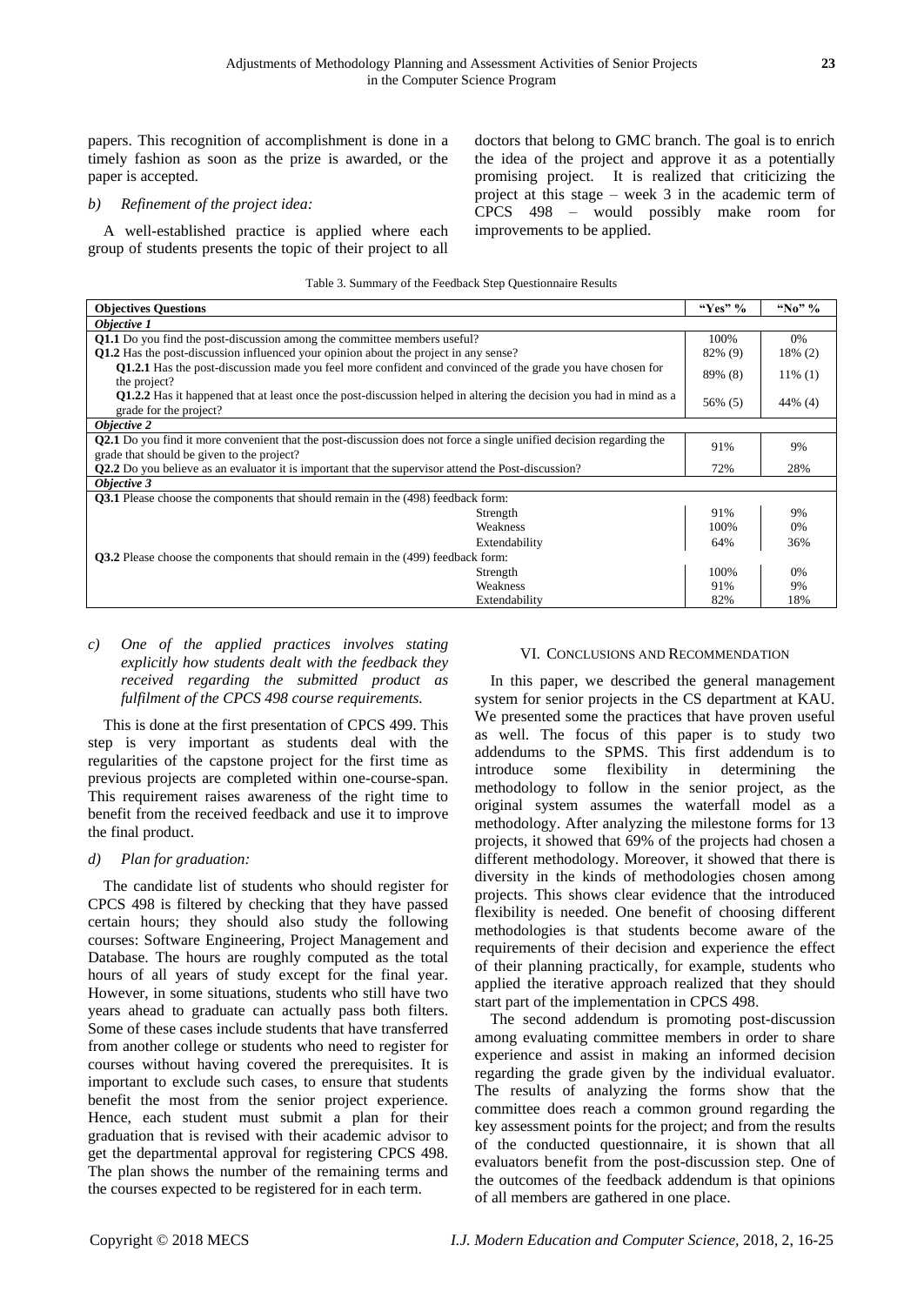It is recommended that the committee responsible for running the SPMS in our department make use of the feedback information to improve the senior projects rubrics and ensure that the feedback is communicated with the students and supervisor.

#### ACKNOWLEDGMENT

The authors would like to thank Assoc. *Prof. Etimad Fadel* for her continuous encouragement to complete this work and blessing its importance. Also, the authors wish to show their appreciation to all senior project evaluators who participated in the feedback addendum questionnaire. All participants have been cooperative and provided prompt responses.

#### **REFERENCES**

- [1] Faculty of Computing and Information Technology, "Computer Science Department," 15 August 2017. [Online]. Available: http://computing.kau.edu.sa/pagesdepcs-en.aspx. [Accessed 23 October 2017].
- [2] M. Vijayalakshmi, P. D. Desai and G. H. Joshi, "Outcome based education performance evaluation of capstone project using assessment rubrics and matrix," *2013 IEEE International Conference in MOOC, Innovation and Technology in Education (MITE)*, Jaipur, 2013, pp. 6-10.
- [3] A. M. Al-Bahi, M. A. Taha and N. Turkmen, "Capstone design projects in the environment of weak industryacademia interaction," *2014 IEEE Global Engineering Education Conference (EDUCON)*, Istanbul, 2014, pp. 330-334.
- [4] Alan Fedoruk, Mingwei Gong, and Michael McCarthy, "Student initiated capstone projects," *In Proceedings of the 15th Annual Conference on Information technology education (SIGITE '14)*, 2014, ACM, New York, NY, USA, 65-70.
- [5] Richard G. Helps, Joseph J. Ekstrom, and Barry M. Lunt, "IT Capstone Course Structure for Success," *In Proceedings of the 16th Annual Conference on Information Technology Education (SIGITE '15),* 2015, ACM, New York, NY, USA, 27-32.
- [6] S. M. Dascalu, Y. L. Varol, F. C. Harris and B. T. Westphal, "Computer science capstone course senior projects: from project idea to prototype implementation," *Proceedings Frontiers in Education 35th Annual Conference*, Indianopolis, IN, 2005, pp. S3J-1.
- [7] Tony Clear, Michael Goldweber, Frank H. Young, Paul M. Leidig, and Kirk Scott, "Resources for instructors of capstone courses in computing," In *Working group reports from ITiCSE on Innovation and technology in computer science education* (ITiCSE-WGR '01), 2001, ACM, New York, NY, USA, 93-113.
- [8] Andrew Scott, William Kreahling, Mark Holliday, and Scott Barlowe, "A Holistic Capstone Experience: Beyond Technical Ability," In *Proceedings of the 18th Annual Conference on Information Technology Education (SIGITE '17)*, 2017, ACM, New York, NY, USA, 1-6.
- [9] M. Vijayalakshmi, P. D. Desai and G. H. Joshi, "An innovative approach to problem identification and design for capstone projects," *2012 IEEE International Conference on Engineering Education: Innovative Practices and Future Trends (AICERA)*, Kottayam, 2012, pp. 1-5.
- [10] Youry Khmelevsky, "Ten Years of Capstone Projects at Okanagan College: A Retrospective Analysis," *In Proceedings of the 21st Western Canadian Conference on Computing Education (WCCCE '16)*, 2016, ACM, New York, NY, USA, Article 7, 6 pages.
- [11] K. Malur, Alumnus, P. Meena and R. Deekshit, "A transformative approach to capstone projects in engineering," *2014 IEEE International Conference on MOOC, Innovation and Technology in Education (MITE)*, Patiala, 2014, pp. 348-351.
- [12] Xuguang Chen, "Redesign of a senior software engineering course with dual projects," *J. Comput. Sci.* Coll. 33, 1 (October 2017), 194-201.
- [13] R. Parker, "How Do You Feel: Affective Expressions from Computer Science Senior Capstone Projects," *2017 International Conference on Learning and Teaching in Computing and Engineering (LaTICE)*, Hong Kong, 2017, pp. 35-42.
- [14] S. Kadry, "A novel design of management senior project for engineering students," *2015 IEEE Global Engineering Education Conference (EDUCON)*, Tallinn, 2015, pp. 812-817.
- [15] J. J. Olarte, C. Dom nguez, A. Jaime and F. J. Garc  $n-1$ Izquierdo, "A tool for capstone project management in computer science engineering," *2014 International Symposium on Computers in Education (SIIE)*, Logrono, 2014, pp. 65-68.
- [16] Tony Clear, "Thinking ISsues: the three p's of capstone project performance," *SIGCSE Bull*.41, 2 (June 2009), 69- 70.
- [17] J. J. Olarte, C. Domi'nguez, A. Jaime and F. J. Garcı'a-Izquierdo, "Student and Staff Perceptions of Key Aspects of Computer Science Engineering Capstone Projects," *in IEEE Transactions on Education*, vol. 59, no. 1, pp. 45- 51, Feb. 2016.
- [18] C. Y. Chen, Y. C. Hong and P. C. Chen, "Effects of the Meetings-Flow Approach on Quality Teamwork in the Training of Software Capstone Projects," *in IEEE Transactions on Education*, vol. 57, no. 3, pp. 201-208, Aug. 2014.
- [19] M. Paasivaara, J. Vanhanen, V. T. Heikkilä, C. Lassenius, J. Itkonen and E. Laukkanen, "Do High and Low Performing Student Teams Use Scrum Differently in Capstone Projects?," *2017 IEEE/ACM 39th International Conference on Software Engineering: Software Engineering Education and Training Track (ICSE-SEET)*, Buenos Aires, 2017, pp. 146-149.
- [20] Sara Ashraf, Shabib Aftab, "Pragmatic Evaluation of IScrum & Scrum", *International Journal of Modern Education and Computer Science(IJMECS)*, Vol.10, No.1, pp. 24-35, 2018.
- [21] Tony Clear, "THINKING ISSUES: A 'potted guide' to quality assurance for computing capstone projects," *ACM Inroads 2*, 2 (June 2011), 14-15.
- [22] Jeff Jawitz, Suellen Shay, and Rob Moore, "Management and assessment of final year projects in engineering". *The International Journal of Engineering Education*. Vol. 18, No. 4, pp. 472-478, 2002.
- [23] Tien D.T.K., Lim S.C., "Assessment and Feedback in the Final-Year Engineering Project," *In: Tang S., Logonnathan L. (eds) Assessment for Learning Within and Beyond the Classroom*. Springer, Singapore, 2016.
- [24] Freeman, M. and McKenzie, J., "SPARK, a confidential web–based template for self and peer assessment of student teamwork: benefits of evaluating across different subjects," *British Journal of Educational Technology*, 33: 551–569, 2016.